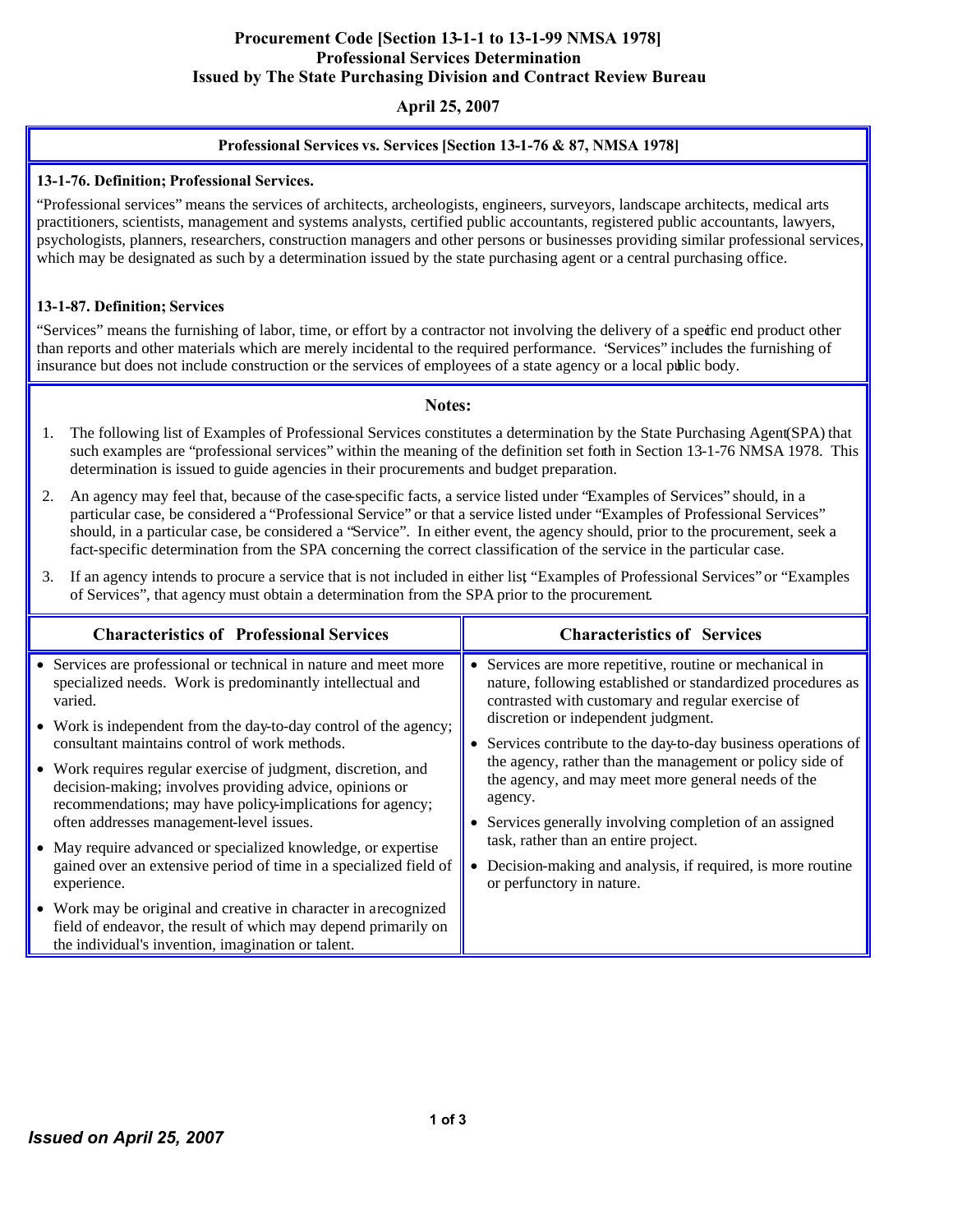# Procurement Code [Section 13-1-1 to 13-1-99 NMSA 1978] Professional Services Determination Issued by The State Purchasing Division and Contract Review Bureau

# April 25, 2007

| <b>Examples of Professional Services</b> |                                                                               | <b>Examples of Services</b> |                                                                                  |
|------------------------------------------|-------------------------------------------------------------------------------|-----------------------------|----------------------------------------------------------------------------------|
|                                          | Accountants <sup>*</sup> (certified public accountants and registered         | $\bullet$                   | Air/bus, vehicle charter/rental service                                          |
|                                          | public accountants)                                                           | $\bullet$                   | Auctioneers                                                                      |
| $\bullet$                                | Actuaries                                                                     | $\bullet$                   | Banking Services (routine, transaction based)                                    |
| $\bullet$                                | Analysts of processes, programs, fiscal impact and                            |                             | Boiler testing/water treatment service                                           |
|                                          | compliance                                                                    |                             | Bookkeeping service (routine, transaction based)                                 |
| $\bullet$                                | Appraisers                                                                    |                             | Building alarm systems, service and repair                                       |
| $\bullet$                                | Archeologists <sup>®</sup>                                                    |                             | Check collection service                                                         |
| $\bullet$                                | Architects <sup>*</sup>                                                       | $\bullet$                   | Clothing, textile fabrication repair service                                     |
| $\bullet$                                | Art work, original (services creating the art work)                           | $\bullet$                   | Commercial laundry service, dry cleaning, etc.                                   |
| $\bullet$                                | Audio/video media productions (design, development                            | $\bullet$                   | Communications systems installation, servicing and                               |
|                                          | and/or oversight of)                                                          |                             | repair                                                                           |
| $\bullet$                                | Auditors                                                                      |                             | Conference and trade show coordination                                           |
| $\bullet$                                | Business process re-engineering                                               | $\bullet$                   | Debt collection service                                                          |
| $\bullet$                                | <b>Construction Managers</b>                                                  | $\bullet$                   | Delivery/courier service<br>Document storage, duplication, retrieval, review and |
| $\bullet$                                | Counselors                                                                    |                             | destruction service                                                              |
| $\bullet$                                | Curriculum/Examination development                                            |                             | Drug testing and screening (standard tests)                                      |
| $\bullet$                                | Economists                                                                    |                             | Engraving service                                                                |
| $\bullet$                                | Engineers*                                                                    |                             | Environmental monitoring: noise level, safety,                                   |
| $\bullet$                                | <b>Financial Advisors</b>                                                     |                             | hazardous gas detection, radiation monitoring                                    |
| $\bullet$                                | Graphic designers (creative or original in nature)                            |                             | service, etc. (using standardized processes)                                     |
| $\bullet$                                | <b>Insurance Adjusters</b>                                                    |                             | Equipment installation, preventive maintenance,                                  |
| $\bullet$<br>$\bullet$                   | Investigators (personnel related, etc.)<br>Investment advisors and management |                             | inspection, calibration and repair                                               |
| $\bullet$                                | Labor negotiators                                                             |                             | Equipment rental services                                                        |
| $\bullet$                                | Landscape Architects <sup>*</sup>                                             |                             | Exams administration and scoring service                                         |
|                                          | Lawyers*                                                                      |                             | <b>Executive recruitment</b>                                                     |
| $\bullet$<br>$\bullet$                   | Lobbyists                                                                     |                             | Firefighting/suppression service                                                 |
|                                          |                                                                               |                             | Food preparation, vending and catering services                                  |
| $\bullet$                                | Management and system analysts <sup>*</sup><br>Management consultants         | $\bullet$                   | Grant writing                                                                    |
| $\bullet$<br>$\bullet$                   | Marketing consultants (including identifying market                           |                             | Health screening, basic diagnostic (wellness, blood                              |
|                                          | opportunities, conduct of marketing programs, planning,                       | $\bullet$                   | pressure monitoring, blood draw, etc.)<br>Herbicide application service          |
|                                          | promotion, market research surveys, etc)                                      | $\bullet$                   | Household goods packing, storage, transportation                                 |
|                                          | Medical arts practitioners <sup>*</sup>                                       |                             | service                                                                          |
|                                          | Planners*                                                                     |                             | HVAC system maintenance service                                                  |
|                                          | <b>Policy Advisors</b>                                                        |                             | Interpretive services: written/oral/sign language                                |
| ٠                                        | Program/Project Managers                                                      | ٠                           | Inventory service                                                                |
| $\bullet$                                | Psychologists*                                                                | ٠                           | Janitorial service, carpet cleaning, window washing                              |
|                                          | Public relations advisors/Publicists                                          | ٠                           | Laboratory testing and analysis (standard tests only)                            |
|                                          | Publication development (creation of audio/video                              | ٠                           | Land clearing/debris removal service                                             |
|                                          | productions, brochures, pamphlets, maps, signs, posters,                      | $\bullet$                   | Landscaping--tree planting, grooming service, lawn                               |
|                                          | annual reports, etc.)                                                         |                             | mowing, etc                                                                      |
| $\bullet$                                | Researchers*                                                                  | ٠                           | Language translation service                                                     |
|                                          | Scientists* (Bio/Chem/Env/Geo/Hydro/Mech, etc)                                |                             | Linen rental service                                                             |
|                                          | Speech writers                                                                |                             | Marine equipment inspection, certification and repair                            |
|                                          | Statisticians                                                                 |                             | Medical equipment rental or repair service (wheel                                |

# Issued on April 25, 2007

2 of 3

\* Specifically identified in the Procurement Code Section 1-13-76 NMSA 1978